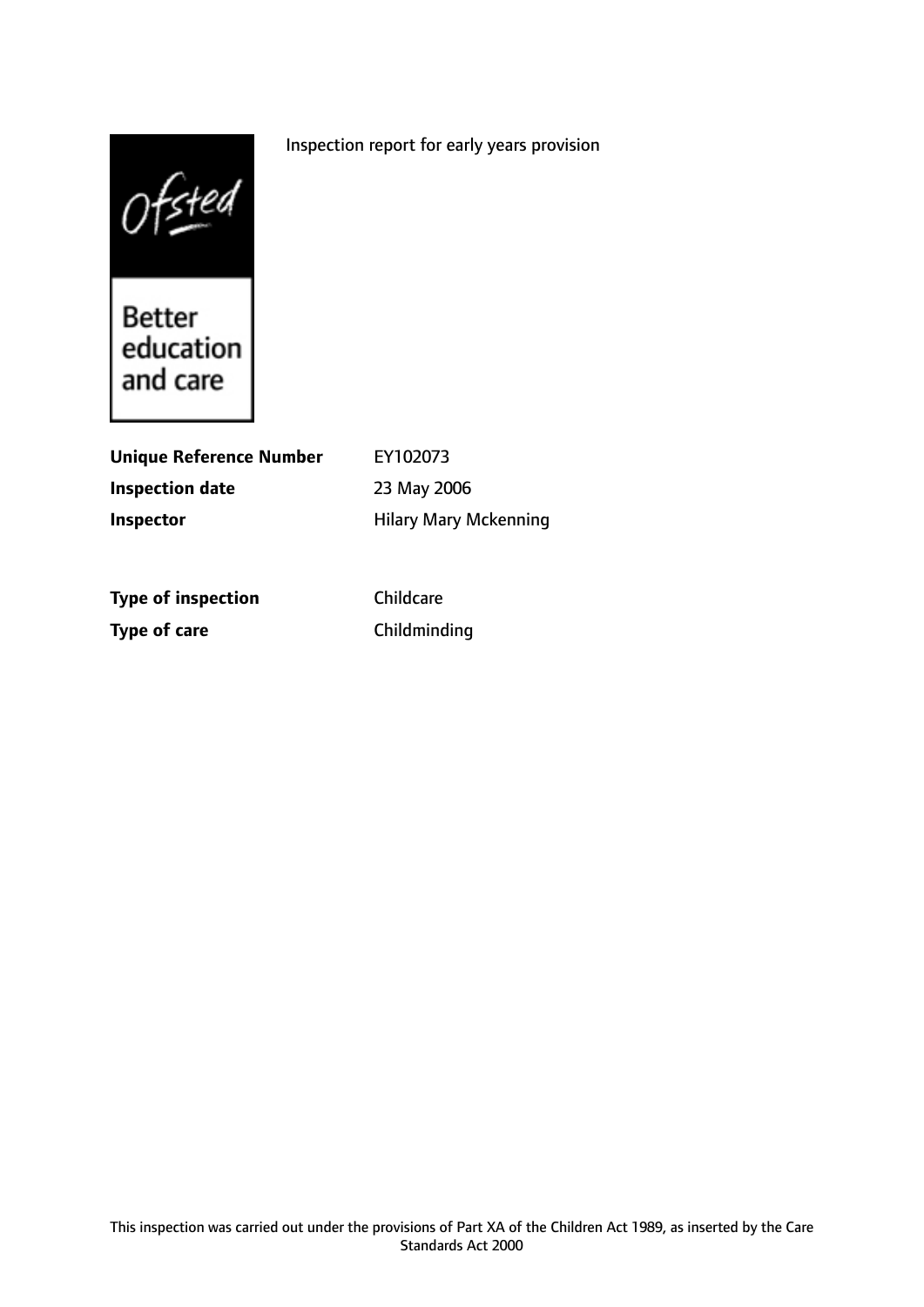# **ABOUT THIS INSPECTION**

The purpose of this inspection is to assure government, parents and the public of the quality of childcare and, if applicable, of nursery education. The inspection was carried out under Part XA Children Act 1989 asintroduced by the Care Standards Act 2000 and, where nursery education is provided, under Schedule 26 of the School Standards and Framework Act 1998.

This report details the main strengths and any areas for improvement identified during the inspection. The judgements included in the report are made in relation to the outcomes for children set out in the Children Act 2004; the National Standards for under 8s day care and childminding; and, where nursery education is provided, the *Curriculum guidance for the foundation stage.*

The report includes information on any complaints about the childcare provision which Ofsted has received since the last inspection or registration or 1 April 2004 whichever is the later.

## **The key inspection judgements and what they mean**

*Outstanding: this aspect of the provision is of exceptionally high quality Good: this aspect of the provision is strong Satisfactory: this aspect of the provision is sound Inadequate: this aspect of the provision is not good enough*

For more information about early years inspections, please see the booklet *Are you ready for your inspection?* which is available from Ofsted's website: *www.ofsted.gov.uk.*

## **THE QUALITY AND STANDARDS OF THE CARE**

On the basis of the evidence collected on this inspection:

The quality and standards of the care are good. The registered person meets the National Standards for under 8s day care and childminding.

## **WHAT SORT OF SETTING IS IT?**

The childminder was registered in 2002. She lives with her husband and two children. They live in the village of Staincross near Barnsley. The whole of the ground floor is used for childminding along with the playroom and bathroom facilities on the first floor. There is a fully enclosed garden for outside play.

The childminder is registered to care for a maximum of five children at any one time. She is currently caring for seven children on a part-time basis. The childminder uses the car to take and collect children from the local school. She meets regularly with local childminders and attends toddler and carer groups.

The childminder is a member of the National Childminding Association and the local sponsored network.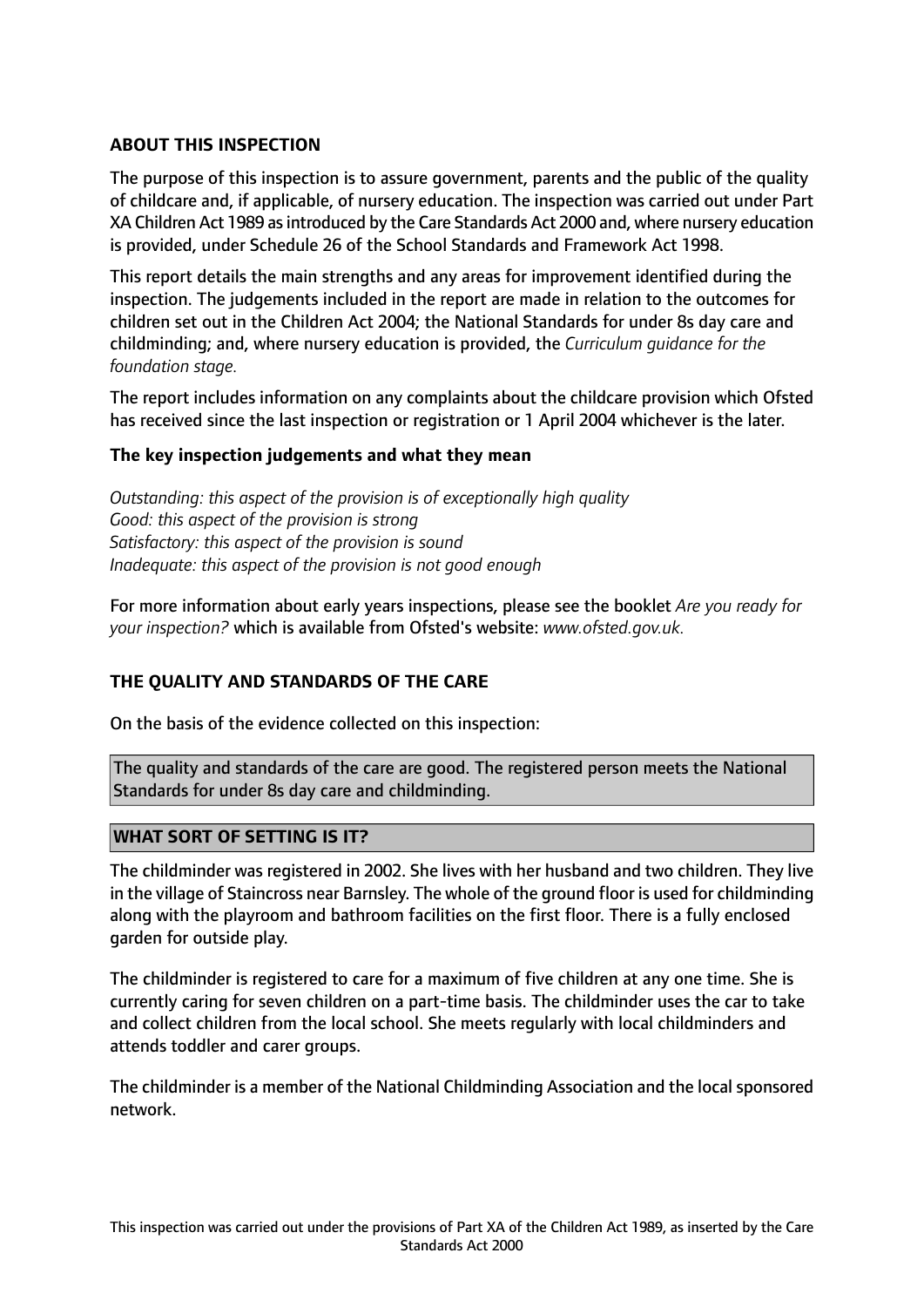# **THE EFFECTIVENESS OF THE PROVISION**

## **Helping children to be healthy**

The provision is good.

Children are well protected from illness and infection as they follow good hygiene procedures. They are cared for in clean and well maintained premises. They are encouraged to learn the importance of personal hygiene through good practice and daily routines. For example, very young children are given cloths and encouraged to wipe their hands. This results in children actively learning about the importance of personal hygiene.

Children enjoy a good range of challenging physical activities. Regular visits to parks, soft play areas and access to an outdoor play area allows children to develop their all round physical skills. For babies, there is a good range of every day objects to be squeezed and held to encourage exploration and development of physical skills. Children's access to a wide range of physical activities contributes to their good health in a positive manner and ensures that they develop confidence in their physical abilities. Children are well rested and alert and so enjoy their play. This is due to the childminder following children's individual eating and sleeping routines that are discussed with parents. This ensures children thrive as their individual needs are met successfully.

Children enjoy a good range of healthy snacks and drinks, which takes into account children's dietary needs and parents' wishes. This contributes significantly to children's understanding of a healthy lifestyle. Meal times are treated as an opportunity to help children to enjoy their food and become independent in feeding themselves. Babies share control as they are encouraged to feed themselves using fingers, forks and spoons. This provides opportunities for sensory learning and increased independence.

## **Protecting children from harm or neglect and helping them stay safe**

The provision is good.

Children are cared for in a very safe and secure environment. Positive steps have been taken to ensure children are able to move around play areas independently. Potential hazards are effectively addressed in order to maintain a secure environment both indoors and out. For example, the use of a fire guard, fire blanket, safety gates, socket covers, smoke alarms and a fully enclosed outdoor play area means children can move around freely and safely. Children are actively encouraged to be aware of their own safety and how to avoid accidents. For example, the introduction of road safety procedures when off the premises and the clear explanations given to children about safe practice indoors. This results in children being given the opportunity to practise what they can do in safe surroundings and young children learn some sense of danger. They enjoy a good balance between the freedom to explore and the childminder's setting of safe limits.

Good quality resources are easily accessed allowing children to make choices in a safe manner. Children's toys and equipment are very carefully monitored to make sure they remain safe and appropriate for their age and stage of development.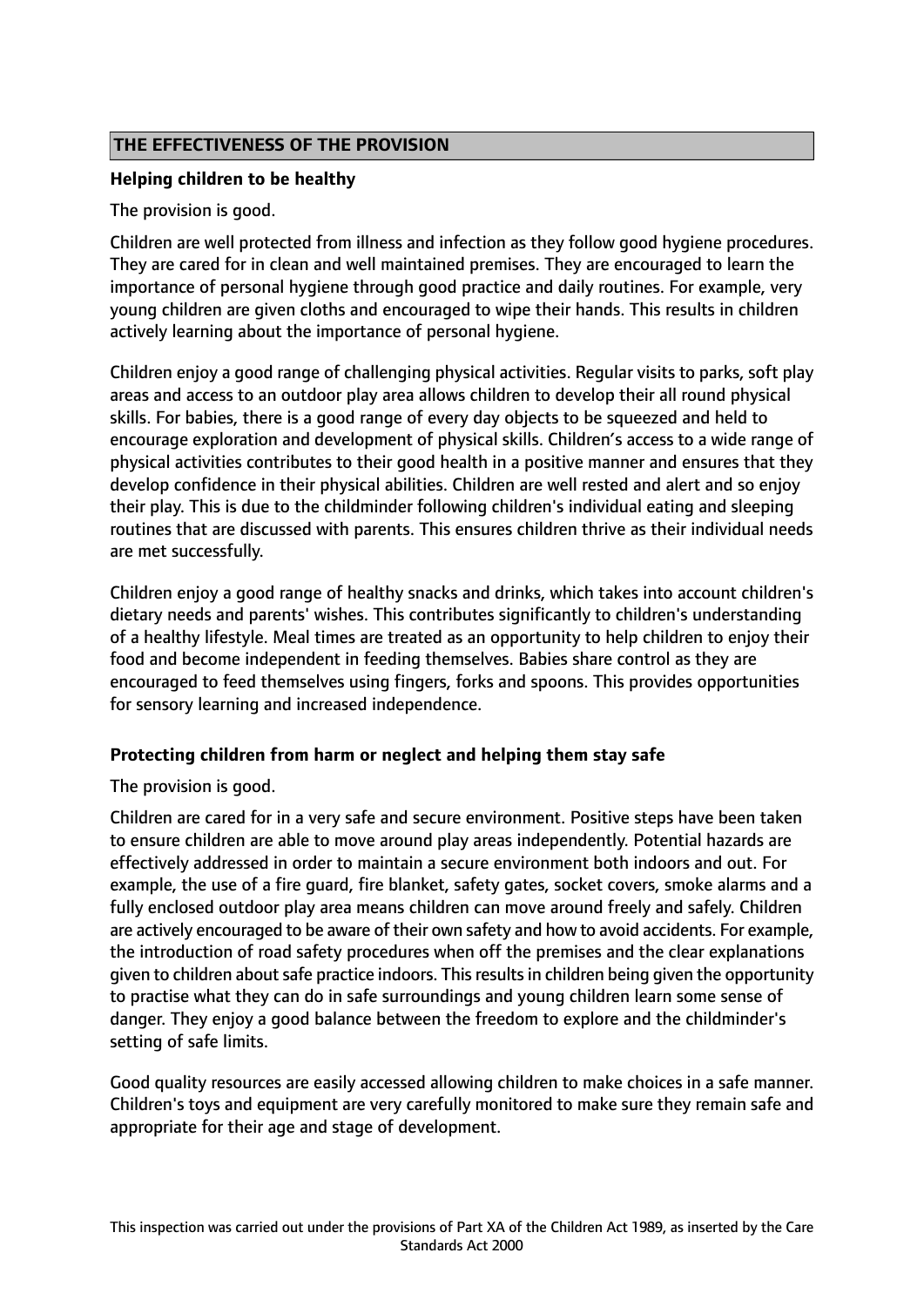Children are well protected as the childminder has a good understanding of her role and responsibilities with regards to child protection matters. She has a clear understanding of the procedures and recognises the signs and symptoms of possible abuse. This ensures that the safety of children in her care is always a priority.

### **Helping children achieve well and enjoy what they do**

The provision is good.

Children are very happy, content and settled in the environment. There are effective daily routines in place, which help children to feel secure and at ease in their surroundings. The flexible routine allows children to follow their own daily patterns.

Children make their own choices about their play from an excellent range of resources that covers all areas of learning. They are encouraged to access resources themselves, so developing their independence and self-confidence. Good opportunities allow children to explore the immediate environment with interest, building on their natural curiosity. The childminder considers children's age and interests to ensure activities are suitably challenging and helps them make progressin all areas of their development. Younger children engage in concentrated play in which they extend their language and creative skills. For example, when completing hand prints, children suggest they are butterflies and display them suspended from the ceiling. Therefore, children spend their time purposefully and enjoy activities that promote their self-esteem.

Children relate very well to the childminder and enjoy their time in her care. There are close and affectionate relationships where cuddles are a regular feature. Children are learning appropriate social skills and enjoy being with other children and adults. This results in them being able to build meaningful relationships.

Children are developing good communication skills as the childminder actively listens and responds using every day routines. For example, when dressing to go out, at changing and meal times, she encourages vocalisation and takes part in early "conversations". She effectively uses the Birth to three matters framework and enthusiastically follows the babies' lead as they explore their environment.

## **Helping children make a positive contribution**

The provision is good.

Children are treated with equal concern and their individual needs are met well. This is due to the childminder taking time to get to know the children and working with parents to ensure their daily routine is followed successfully. Children are very happy and content and are showing a strong sense of belonging. They are familiar with daily routines and have formed good relationships with each other, the childminder and her family. This results in children being independent and feeling safe and secure, through which they develop self-confidence, a belief in themselves and healthy self-esteem.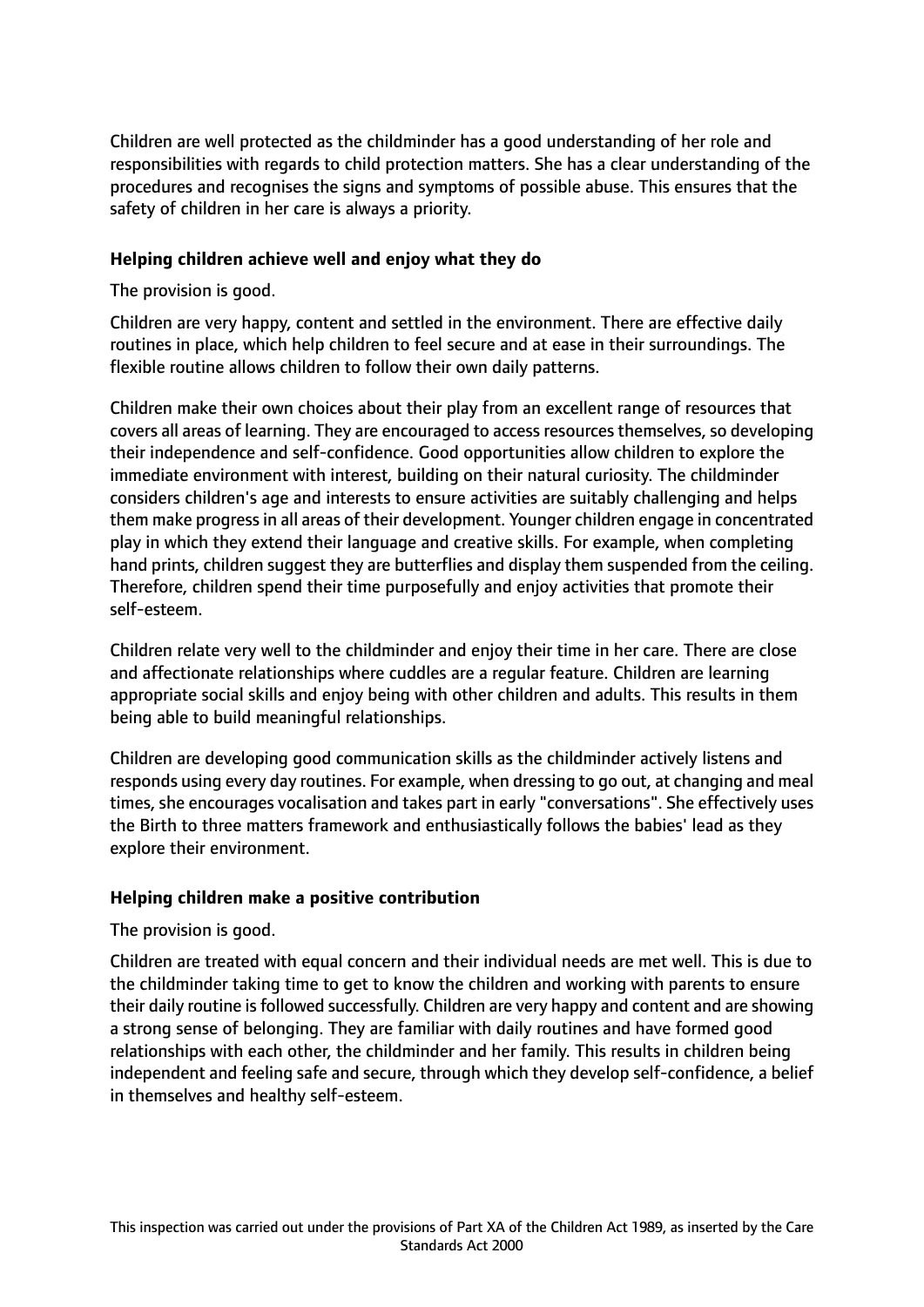Children's awareness of the local community is promoted well through regular outings and visits. They have equal access to all resources and are learning about the wider world through the positive use of books, small role play people and dolls that positively address diversity.

A clear and consistent approach to managing children's behaviour effectively encourages children to behave well. They learn right from wrong in a warm and caring environment. Children are given clear instruction and guidance, which results in them knowing what is expected of them. For example, they are given clear explanations when they are asked to conform, or in the case of younger children distraction techniques are used successfully.

Partnerships with parents and carers are very good, which contributes to the children's overall well-being. Information is shared regularly with parents to ensure they are kept up-to-date with their child's care. Children are clearly benefiting from the positive partnership and are happy, comfortable, content and settled in the environment. There are effective daily routines in place, which help children to feel secure and at ease in their surroundings. The flexible routine allows children to follow their own daily patterns.

# **Organisation**

The organisation is good.

Children feel at home and comfortable within their surroundings. The premises are well organised and space is used effectively to maximise play opportunities for children. This results in children remaining settled and feeling secure in their surroundings. The childminder has a good portfolio containing a selection of written policies and procedures, which contributes to the effective operation of her childminding practices. These are shared with parents to keep them informed about the service and how it contributes to the care of their children.

Most documentation is kept in a well organised manner and confidentiality is maintained at all times. However, there is no system for the recording of complaints. The childminder is enthusiastic and committed to improving her practice through relevant training opportunities. For example, she has recently attended a Birth to three matters workshop. Children's experiences are enhanced as the childminder uses training opportunities to improve her practice.

Space and resources are organised to meet the children's needs successfully. Children's daily written records are in place, which enables them to progress in their areas of development. The childminder has completed appropriate courses and has effective skills to care for children. They are well supported in their learning and care as the childminder provides good levels of supervision. Overall, the provision meets the needs of children who attend.

## **Improvements since the last inspection**

At the last inspection the childminder was required to address a number of issues related to record keeping. She has reviewed all of her paperwork and now has developed a procedure for action to be taken should an allegation be made against herself or family. All other required documentation is in place and contains the required detail and is easily accessible. These measures help to safeguard children's welfare.